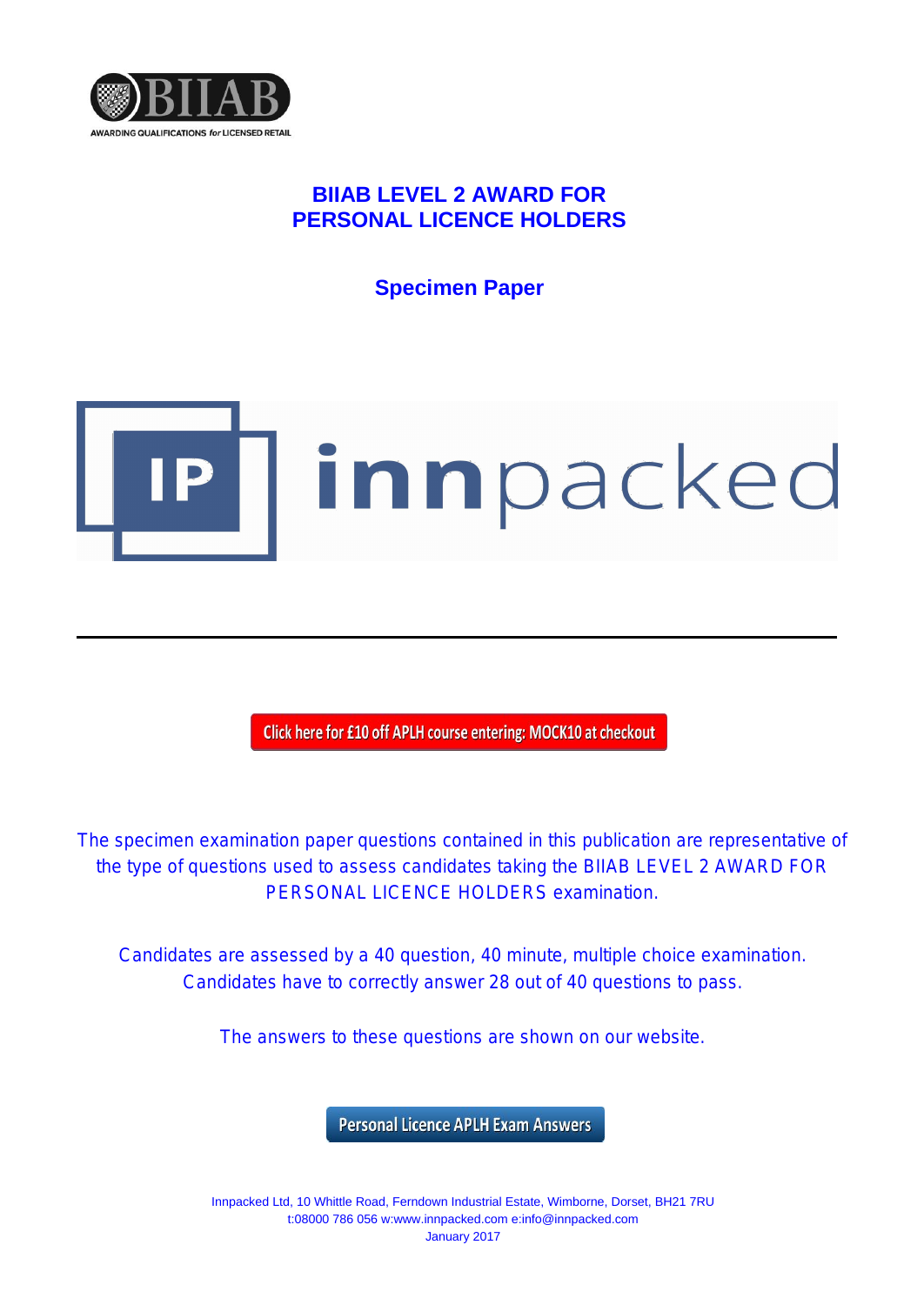Personal Licence APLH Exam Answers

- 1 A personal licence entitles the holder to:
	- A Provide Amusement with Prizes (AWP) machines
	- B Provide large scale public entertainment events
	- C Sell hot food and hot drinks late at night
	- D Sell or authorise the sale of alcohol
- 2 How long does a personal licence remain valid?
	- A Indefinitely
	- B Undetermined
	- C A length of time not exceeding 5 years
	- D A length of time not exceeding 15 years
- 3 An application for a personal licence **must** be made to the relevant:
	- A Environmental Health authority
	- B Government department
	- C Planning Department
	- D Licensing authority
- 4 A personal licence may **not** be granted if the applicant:
	- A Does not have a premises licence
	- B Has an unspent relevant offence
	- C Lives outside the UK
	- D Is over 18
- 5 What change of details **must** a personal licence holder report to the licensing authority?
	- A Job title
	- B Place of work
	- C Name and/or home address
	- D Name of the premises where employed
- 6 What could happen if a personal licence holder is convicted of driving with excess alcohol in their body?
	- A Their personal licence can be forfeited
	- B They will have to re-train in basic licensing law
	- C Their personal licence will be valid for a shorter period
	- D The number of premises they can work in will be reduced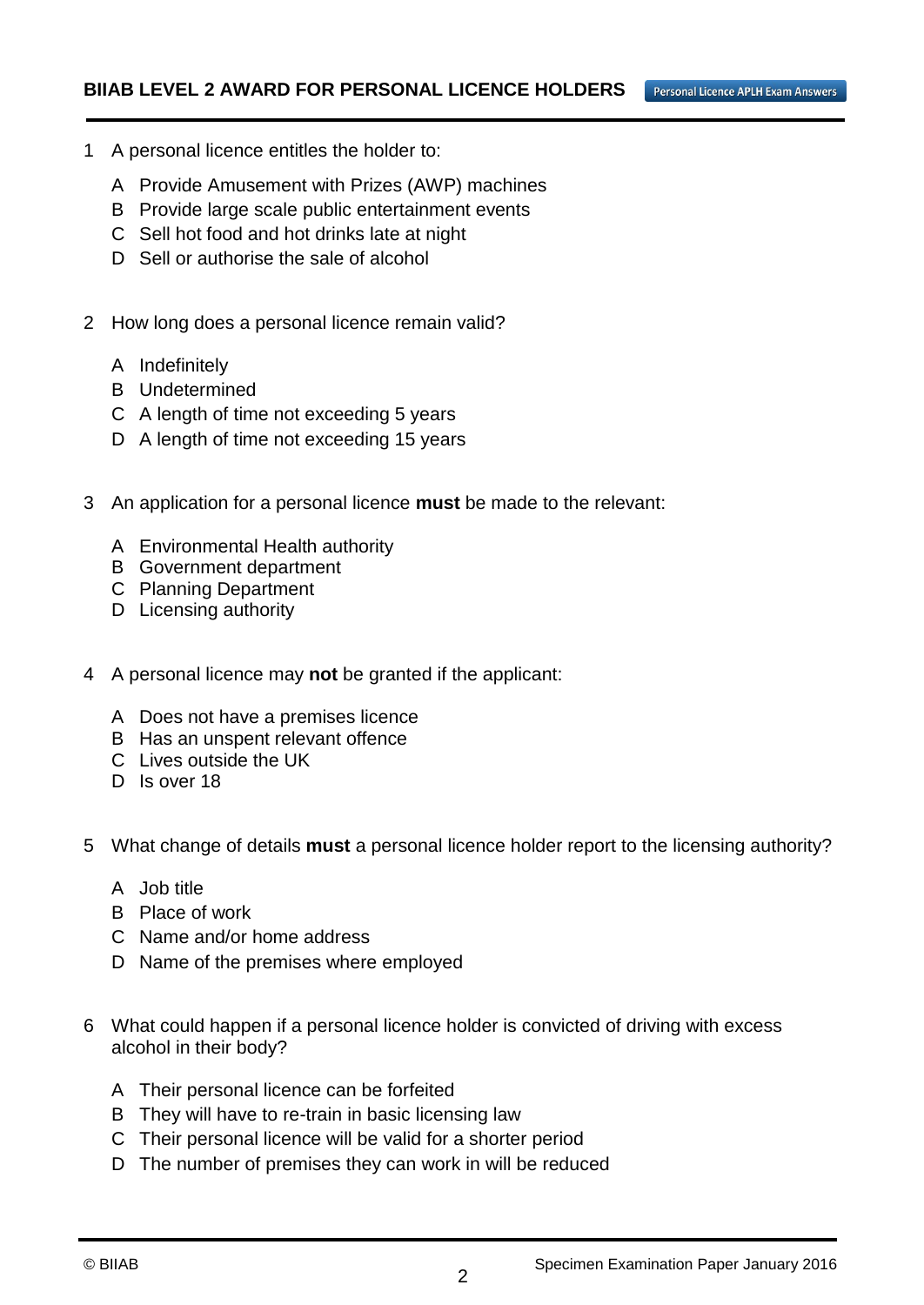- 7 The purpose of a licensing policy is to show how:
	- A Environmental Health will monitor the area for noise disturbance
	- B Local hospitals will deal with drink related illnesses and injuries
	- C The designated premises supervisors will be chosen for the area
	- D The licensing authority intends to promote the licensing objectives
- 8 Each licensing authority is responsible for appointing a licensing committee consisting of no more than:
	- A 5 members
	- B 10 members
	- C 15 members
	- D 20 members
- 9 Community Safety Partnerships have been set up to:
	- A Increase customer service standards by reducing disorder
	- B Reduce crime and disorder through the local authority and police
	- C Remove crime by personal licence holders taking regular crime watch shifts
	- D Set standards for responsible drinks promotions in the local area
- 10 Which of these is a licensing objective?
	- A Prevention of alcohol addiction
	- B Prevention of crime and disorder
	- C Prosecution of known drug dealers
	- D Prosecution of underage drinkers
- 11 An **unauthorised** licensable activity is:
	- A One not agreed by the designated premises supervisor
	- B One not covered by a premises licence, club premises certificate or temporary event notice
	- C One provided for members of the public who are trouble makers
	- D One which neighbours have complained about
- 12 A drink is classed as alcohol if its abv is more than:
	- A 0.5%
	- B 1.0%
	- C 1.5%
	- D 2.0%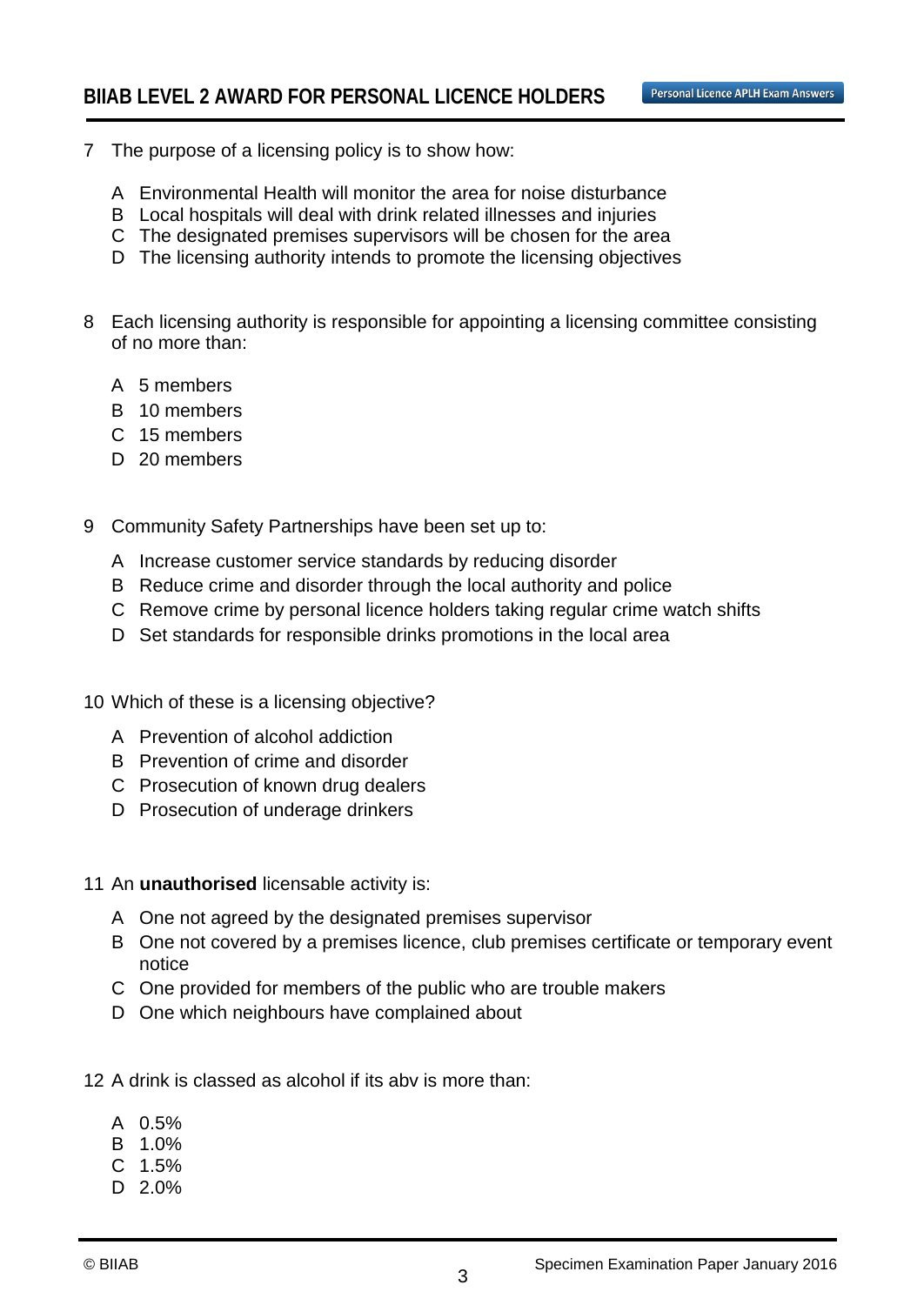- 13 What unit of measurement will indicate how much alcohol is contained in a drink?
	- A Average ethanol amount
	- B Typical retail ethanol volume
	- C Percentage alcohol by volume
	- D Standard average alcohol quantity
- 14 To keep risks at a low level, the UK Chief Medical Officer recommends it is safest not to drink regularly more than:
	- A 14 units
	- B 16 units
	- C 18 units
	- D 20 units
- 15 The time it takes for one unit of alcohol to be removed from the body is about:
	- A One hour
	- B Two hours
	- C Three hours
	- D Four hours
- 16 A premises licence authorises the use of specific premises for:
	- A One or more licensable activities
	- B Showing live football and rugby
	- C Playing darts and pool
	- D Political meetings
- 17 Under the Licensing Act 2003, which of these is a licensable activity?
	- A Provision of fund raising raffles for charity
	- B Provision of live televised football
	- C Supply of alcohol on club premises
	- D Supply of tobacco products
- 18 What is the purpose of reviewing a premises licence?
	- A To approve the process for hiring staff
	- B To ensure that the licensing objectives are being promoted
	- C To improve customer service standards
	- D To maximise turnover and sales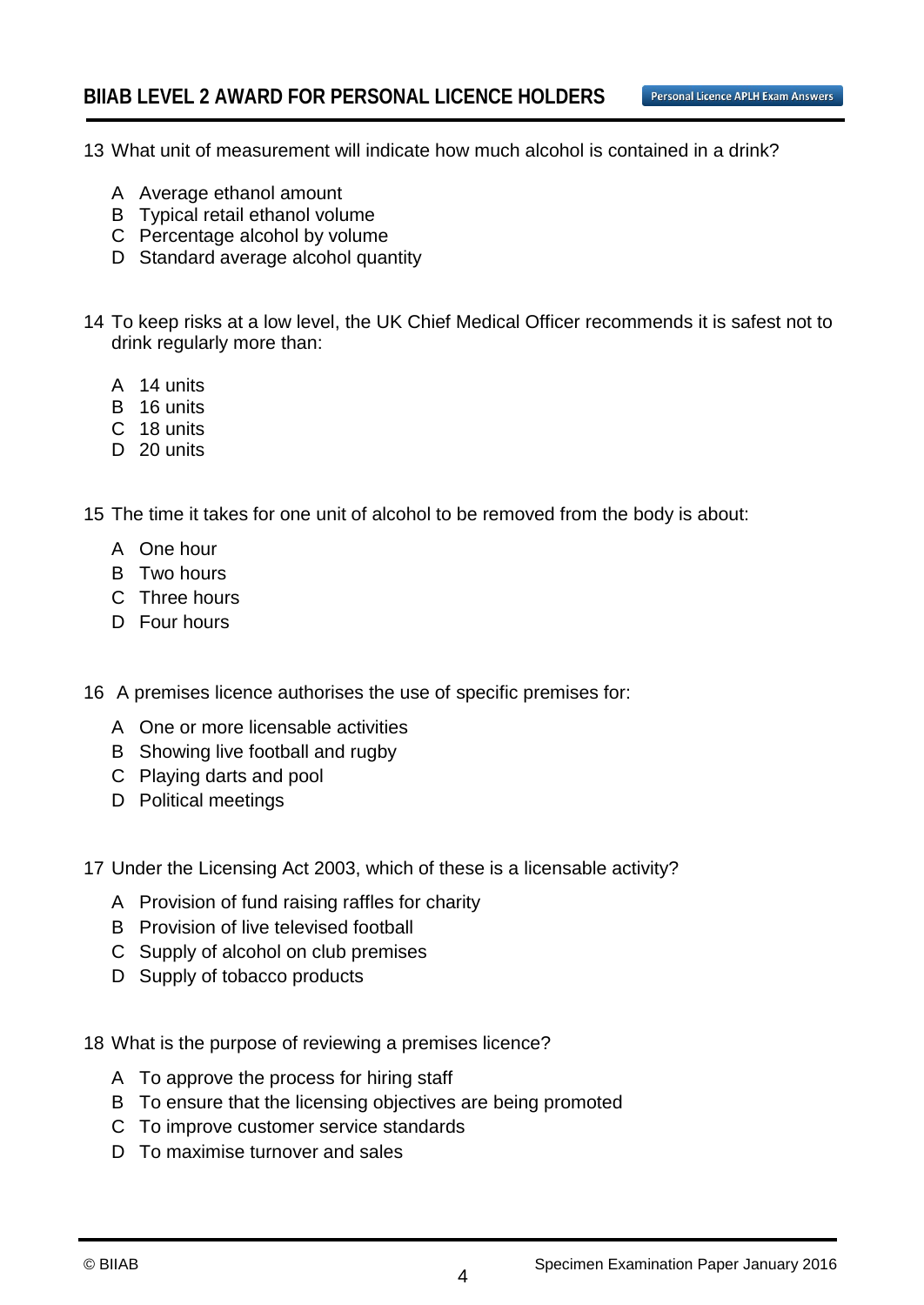- 19 Which of these is a **mandatory** condition attached to a premises licence which authorises the retail sale of alcohol?
	- A A designated premises supervisor must be appointed for the premises
	- B A personal licence holder must be present for every sale of alcohol
	- C Every member of bar staff must hold a licensing qualification
	- D The premises licence holder must hold a personal licence
- 20 The **maximum** penalty for selling alcohol outside the hours authorised by a premises licence is:
	- A £10,000 fine and/or 1 month imprisonment
	- B £15,000 fine and/or 3 months imprisonment
	- C An unlimited fine and/or 6 months imprisonment
	- D A discretionary fine and/or 9 months imprisonment
- 21 The role of the designated premises supervisor on licensed premises is to:
	- A Be in day-to-day control of the premises
	- B Be responsible for all stock of food and drink
	- C Design and plan the layout of the premises
	- D Personally open and close the premises everyday
- 22 If not already covered by the premises licence, which one of these events would require a temporary event notice?
	- A The sale of food between the hours of 9.00 am and 5.00 pm
	- B The retail sale of non-alcoholic cold drinks
	- C The public performance of a dance to an audience after 11.00 pm
	- D The rehearsal of a play between the hours of 10.00 am and 4.00 pm
- 23 What is the maximum number of temporary event notices a personal licence holder can give in a calendar year?
	- A 50
	- B 75
	- C 100
	- D 125

24 Which of these would **not** be classed as an irresponsible drinks promotion?

- A Offering a free pint of beer every time a football team scores a goal
- B Rewarding customers with free alcohol if they drink quickly
- C All you can drink for £10 offers
- D Offering a bottle of wine as a raffle prize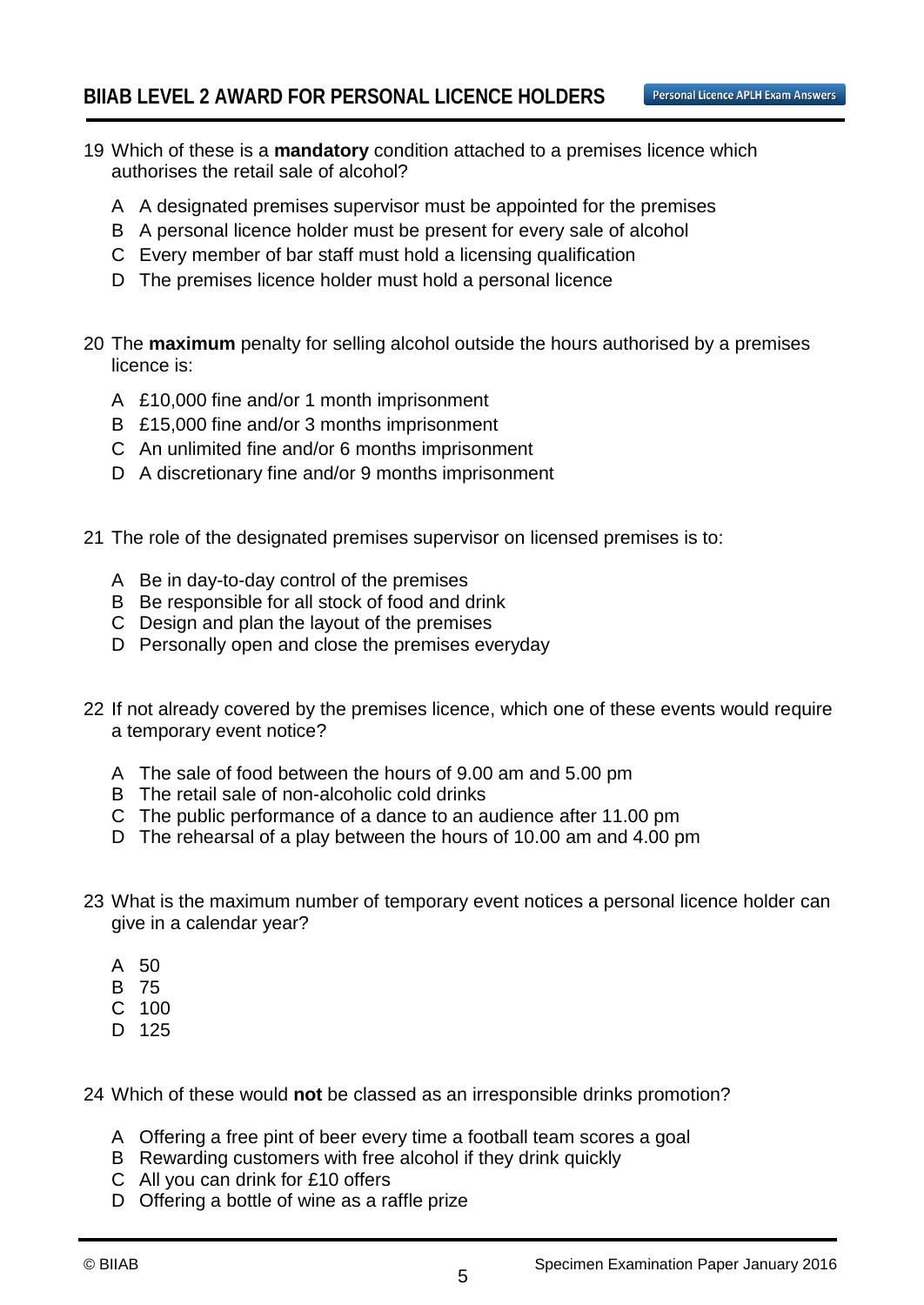- 25 If controlled drug activity is allowed on licensed premises, the premises licence could be:
	- A Amended by the police
	- B Endorsed by the Environmental Health Inspector
	- C Reviewed by the Planning Department
	- D Revoked by the licensing authority
- 26 If a police officer witnesses the sale of alcohol to a drunk, what value fixed penalty fine can they impose?
	- A £40
	- B £70
	- C £90
	- D £120
- 27 Who can authorise underage persons to carry out test purchasing on licensed premises?
	- A Food hygiene officers
	- B Local Magistrates
	- C School inspectors
	- D Weights and Measures inspectors

28 Which of these is the **most** reliable document for proof of age?

- A A bank statement
- B A credit card
- C A valid photo driving licence
- D A utility bill
- 29 At what age can a person buy a lottery ticket?
	- A 16
	- B 18
	- C 21
	- D 25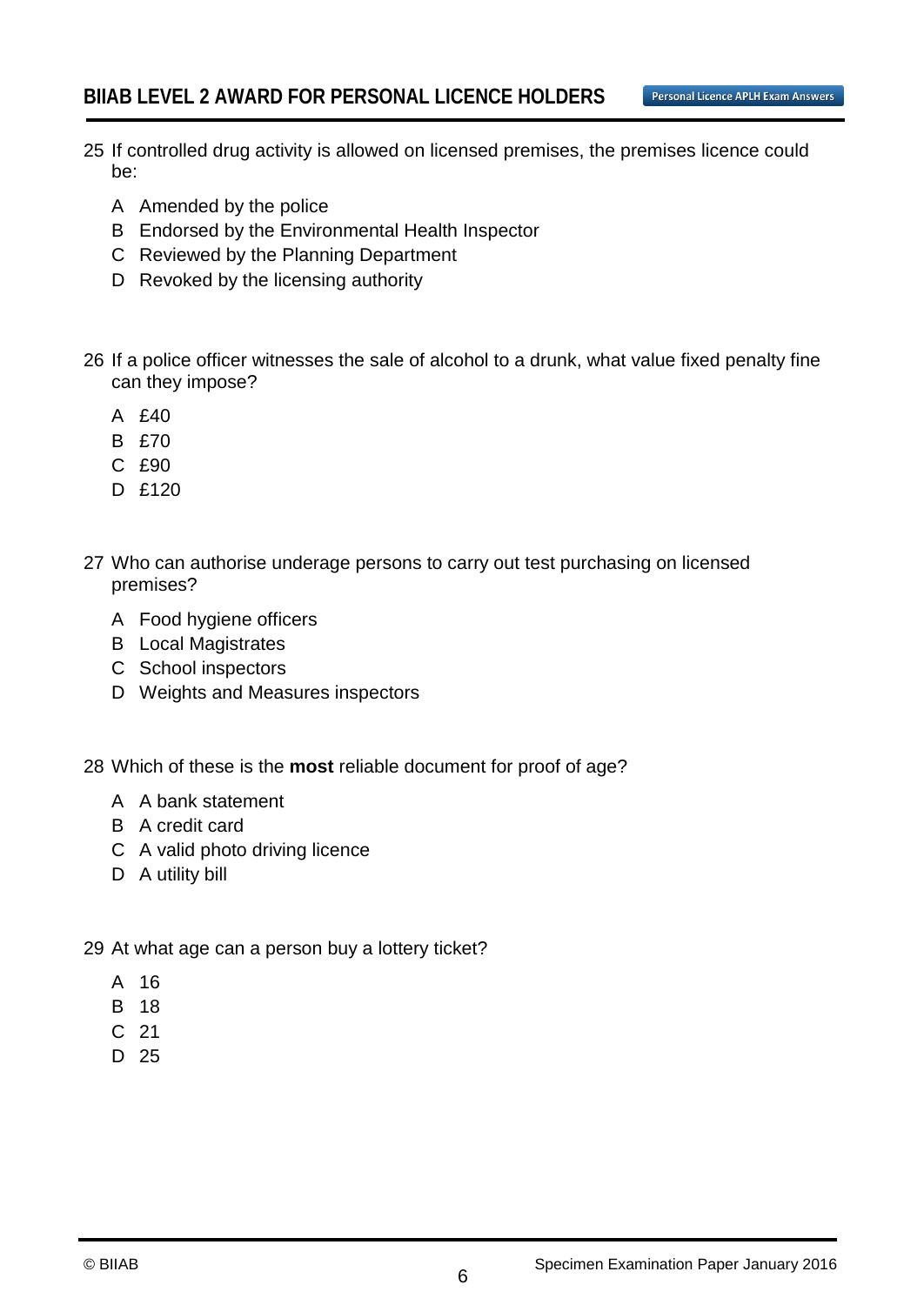- 30 On what grounds can the Magistrates Court issue a **closure order**?
	- A Noise from the premises is causing a serious public nuisance
	- B Rubbish is being produced on the premises
	- C There are too many people queuing to enter the premises
	- D There has been an increase in alcohol related injuries
- 31 The police can apply for a **closure notice** if:
	- A Too many people have an interest in the business
	- B There are too few customers frequenting the premises
	- C Disorder is either taking place, or is likely to take place at the premises
	- D The designated premises supervisor is not always on the premises
- 32 Which of these activities could be classed as regulated entertainment?
	- A Live television broadcasts
	- B Morris dancing
	- C Outdoor sporting activities
	- D Performance of dance to more than 500 people
- 33 When is the sale of alcohol on or from a vehicle allowed?
	- A At any time
	- B Never
	- C When the vehicle is temporarily parked
	- D When the vehicle is travelling at low speeds
- 34 It is an offence to serve alcohol to a person who is:
	- A A local brewer
	- B A local Magistrate
	- C Driving
	- D Drunk
- 35 Which alcoholic drinks may a 16 year old, accompanied by an adult, **consume** at a table meal on licensed premises?
	- A Beer, cider and spirits
	- B Beer, wine and cider
	- C Cider, spirits and wine
	- D Spirits, beer and wine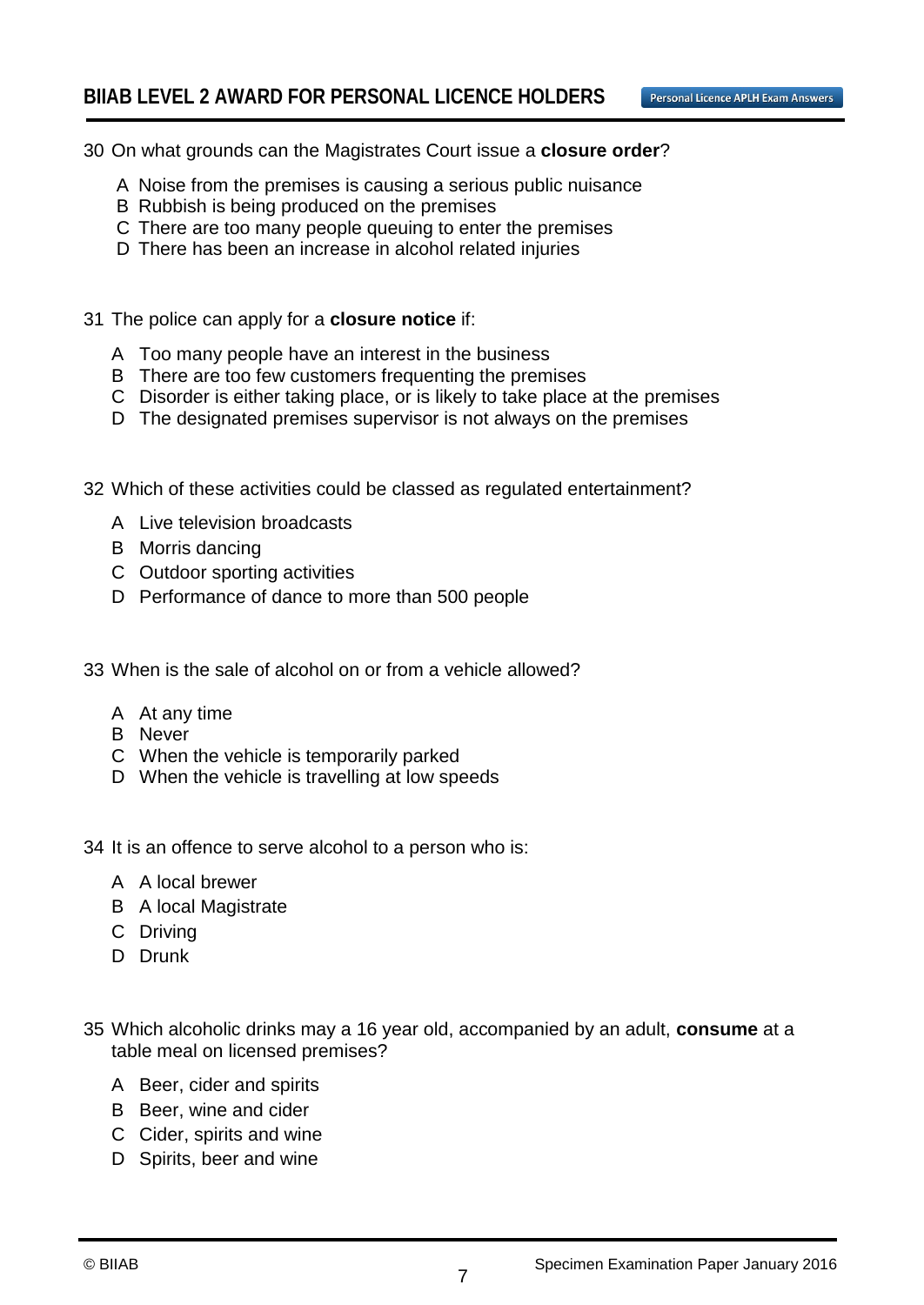- 36 What is the importance of the licensing objectives?
	- A They provide licence holders with the knowledge they need to run a licensed premises
	- B They provide the framework of licensing law
	- C They help the police to carry out their roles
	- D They help the licensing authorities to issue personal licences
- 37 A personal licence holder **must** produce their licence for inspection when requested by:
	- A A fire officer
	- B A local resident
	- C A police officer
	- D A traffic warden
- 38 When do HM Revenue and Customs officers have the **legal** right to enter licensed premises to remove goods liable to forfeiture?
	- A If the appropriate duty has not been paid
	- B If they are to be sold to the public
	- C If they have not been produced in the UK
	- D If they were bought from dealers in the EU
- 39 If a personal licence holder is **charged** with a relevant offence, they must:
	- A Give their licence to the court within 14 days
	- B Give their licence to the police within 21 days
	- C Notify the court of their personal licence
	- D Notify the local PubWatch scheme
- 40 What is the **minimum** age at which a person can legally be **sold** alcohol on licensed premises?
	- A 16
	- B 18
	- C 20
	- D 22